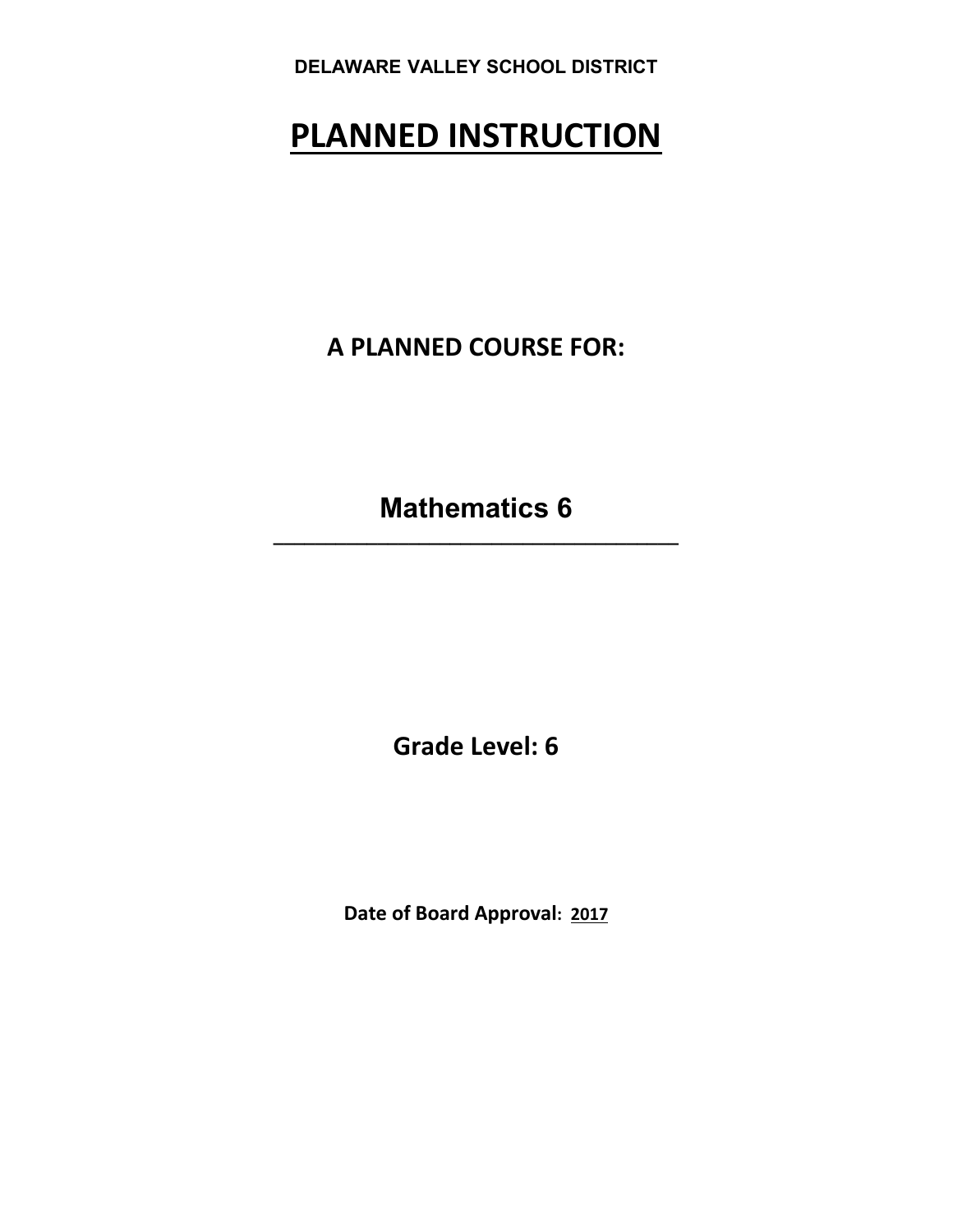# **Planned Instruction**

# **Title of Planned Instruction: Mathematics**

**Subject Area: Math Grade(s): 6** 

**Course Description: This course of study provides a strong foundation in middle school mathematics. The course will cover numbers and operations with real numbers, ratios and proportional relationships to include unit rates, units of measurement and percent applications. Algebraic concepts will include writing and solving expressions, equations and inequalities, and exploring and determining quantitative relationships. Geometric concepts covered will include coordinate geometry, area of simple and compound figures, surface area and volume. Statistics and probability will cover such topics as measures of center and variability as well as graphing and interpreting data of various data displays.** 

**Time/Credit for the Course: 2 SEMESTERS, 1 CREDIT, 180 days, meeting 2 periods per day**

**Curriculum Writing Committee: Kaitlin Sabo, Kayla Troast**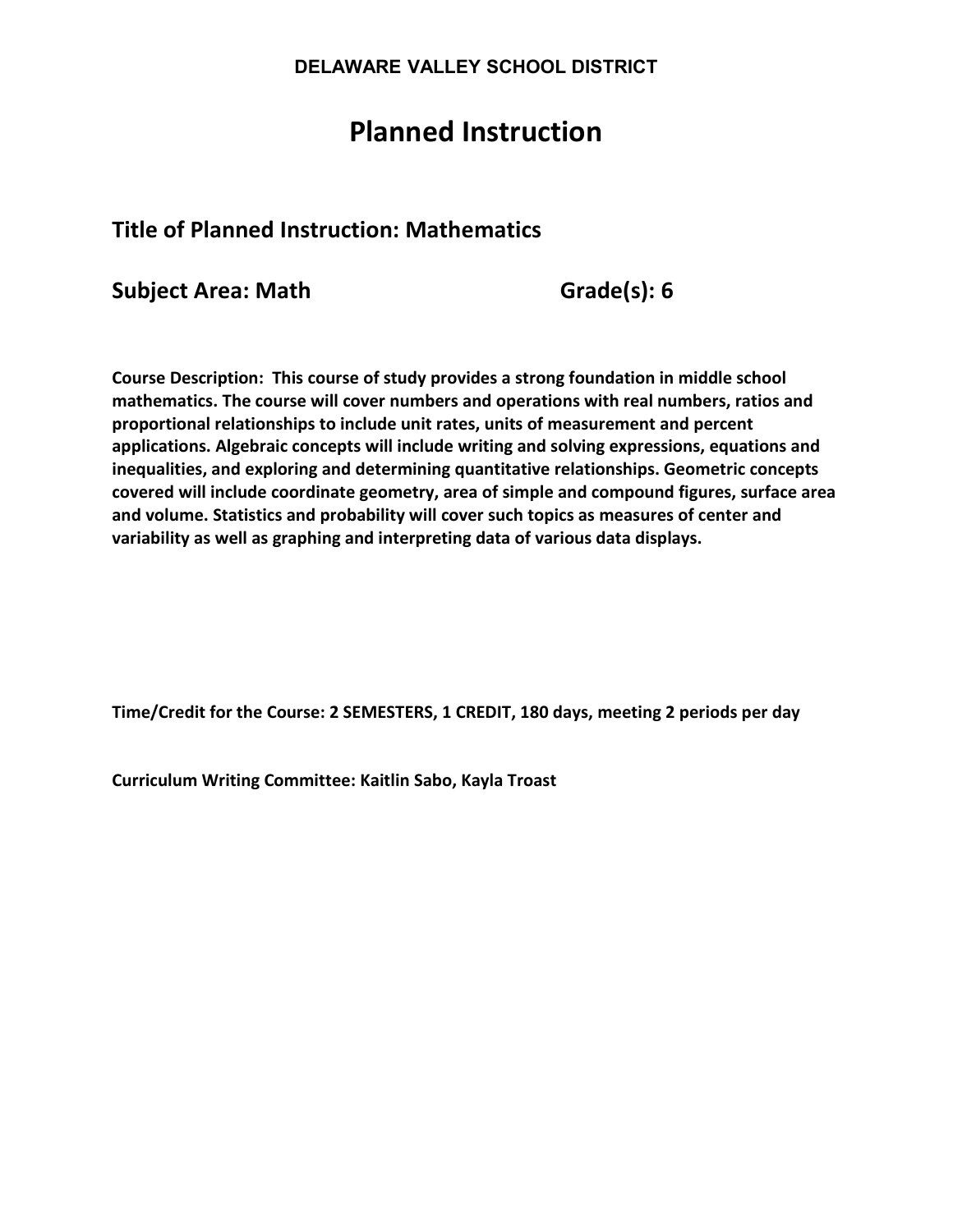# **Curriculum Map**

## **1. Marking Period One**

**Ratios, Proportional Relationships, and the Number System**

### **Goals:**

**Understanding of:** 

- Ratio and Rates
- Proportional Relationships
- Fractions, Decimals, Percent's
- Number Theory
- Multi-Digit Real World Operations
- Fractional Operations

### **2. Marking Period Two**

**Operations with Rational Numbers, Expressions, and Equations**

#### **Goals:**

#### **Understanding of:**

- Operations with Integers
- Coordinate Plane and Graphing
- Writing Algebraic Expressions
- Simplifying Algebraic Expressions
- Solving One-step Equations

#### **3. Marking Period Three**

#### **Functions, Inequalities, Two-Dimensional, and Three-Dimensional Figures**

#### **Goals:**

#### **Understanding of:**

- Independent and Dependent Variables
- Function Tables and Function Rules
- Write, Solve, and Graph One-Step Inequalities
- Area of 2 Dimensional Figures
- Surface Area of Prisms and Nets
- Volume of Prisms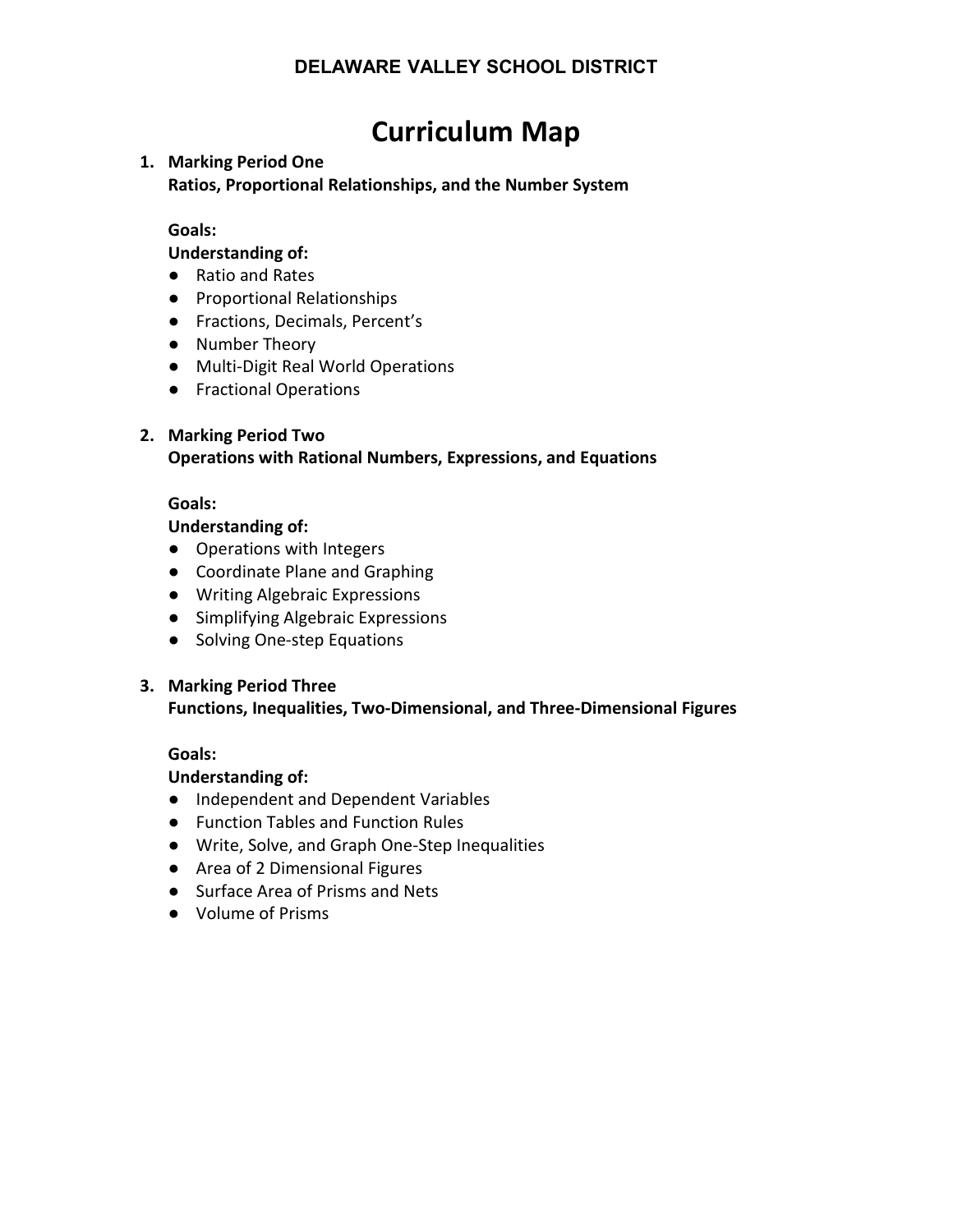## **4. Marking Period Four**

**Statistical Measures, Statistical Displays, Two-Step Equations, Probability, Geometric Concepts**

#### **Goals:**

## **Understanding of:**

- Line Plots, Dot Plots, Histograms, Line Graphs, Box-Plots
- Measure of Center
- Measure of Variation
- Two-Step Equations
- Independent Probability
- Circumference and Area of Circles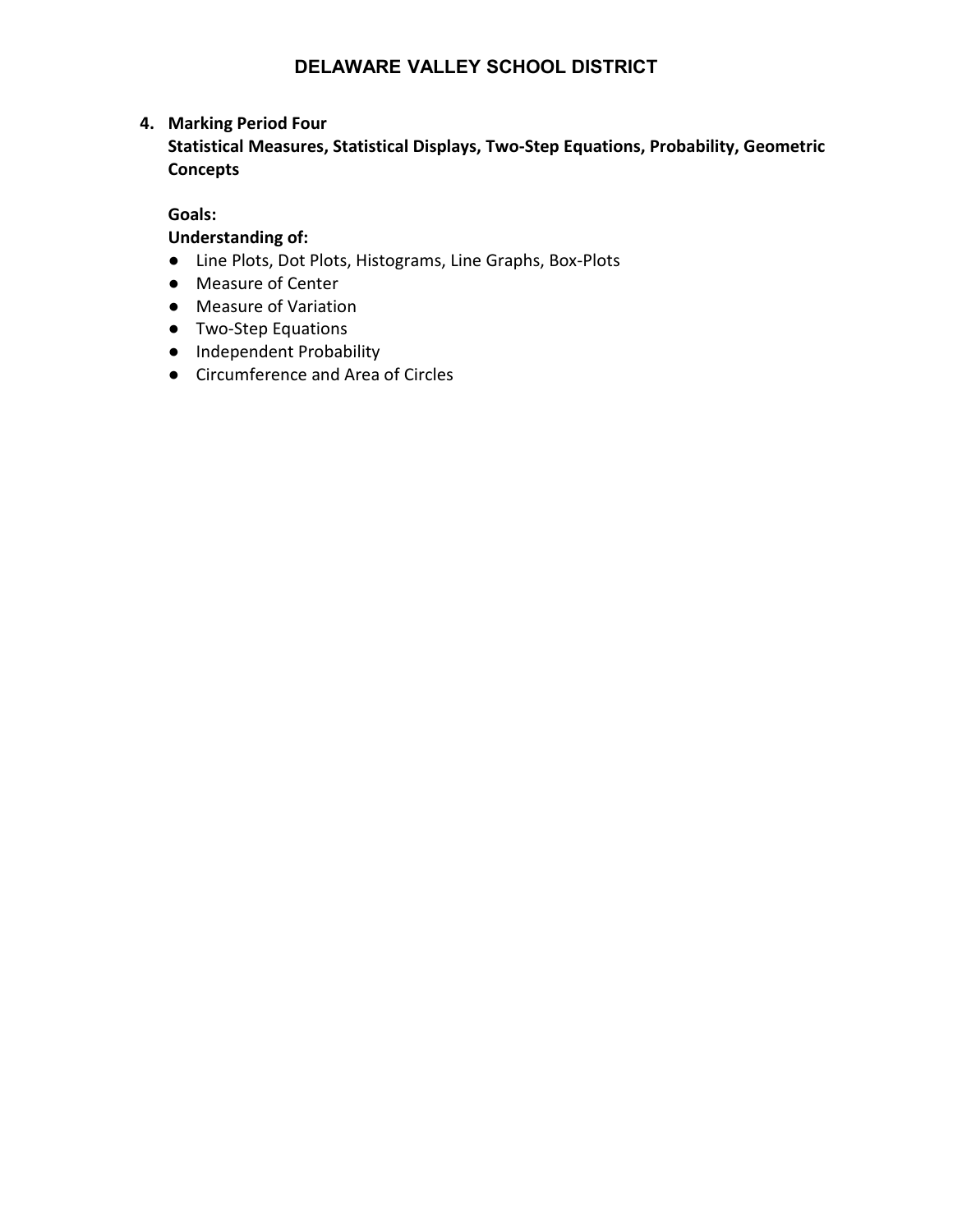# **Curriculum Plan**

# **UNIT 1:**

#### **Big Idea # 1:**

● Using Equivalent Rates and Ratios in the Real World to explore proportional relationships

#### **Big Idea #2:**

● Exploring the appropriateness of using different forms of numbers in terms of fractions, decimals, and percent's

#### **Big Idea #3:**

● Computing fluently with multi-digit numbers and find common factors and multiples

### **Big Idea #4:**

● Apply and extend previous understandings of multiplication and division to divide and multiply fractions by fractions

## **Standard(s):** Numbers and Operations

### **Standards Addressed:**

[http://static.pdesas.org/content/documents/PA%20Core%20Standards%20Mathematics%20Pr](http://static.pdesas.org/content/documents/PA%20Core%20Standards%20Mathematics%20PreK-12%20March%202014.pdf) [eK-12%20March%202014.pdf](http://static.pdesas.org/content/documents/PA%20Core%20Standards%20Mathematics%20PreK-12%20March%202014.pdf)

PACCS Math: CC.2.1.6.E, CC.2.1.6.D

## **Overview: Ratios, Proportional Relationships, and the Number System**

#### **Goals:**

Students will be able to compute fluently with rational numbers including fractions, apply arithmetic properties, and explore different forms of equivalent numbers in relation to fractions, decimals, and percent's.

Students will be able to identify proportional relationships using ratios, rates, graphs, and tables.

Students will be able to apply number theory to generate common multiples and common factors. Students will apply these skills to real world problems.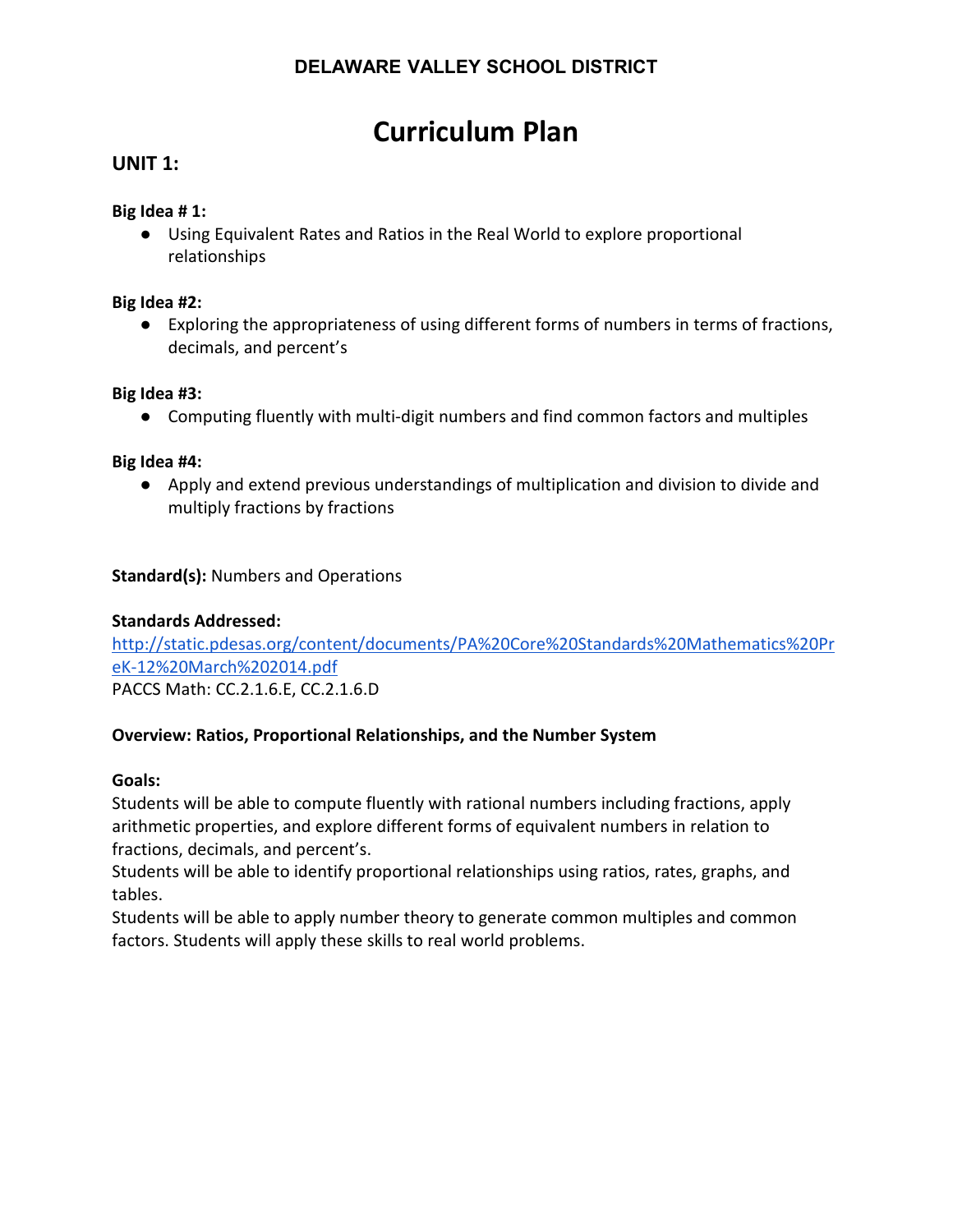- 1. Students will be able to calculate the GCF and LCM (DOK-Level One).
- 2. Students will be able to create models to represent and solve problems involving ratios and unit rates (DOK-Level Four).
- 3. Students will be able to give examples of ratios as fractions and use ratios to compare quantities (DOK-Level One).
- 4. Students will be able to give examples of rates and write rates as unit rates (DOK-Level One).
- 5. Students will be able to use tables and graphs to solve problems involving ratios and rates (DOK-Level Two).
- 6. Students will be able to generate equivalent ratios and rates by using unit rates and equivalent fractions (DOK-Level Two).
- 7. Students will be able to convert fluently between the equivalent forms of decimals, fractions, mixed numbers, and percents (DOK-Level Two).
- 8. Students will be able to draw conclusions about models that represent percents and percents of a number (DOK-Level Three).
- 9. Students will be able to write equivalent forms of fractions, decimals, and percents that are greater than 100% and less than 1% (DOK-Level Two).
- 10. Students will be able to compare and order fractions, decimals, and percents (DOK-Level Two).
- 11. Students will be able to estimate and find the percent of a number (DOK-Level Two).
- 12. Students will be able to solve percent problems to find the whole (DOK-Level Two).
- 13. Students will be able to add and subtract decimals (DOK-Level One).
- 14. Students will be able to estimate and find the products and quotients of decimal and whole number factors, and judge the reasonableness of the results (DOK-Level One).
- 15. Students will be able to multiply by powers of 10 (DOK-Level One).
- 16. Students will be able to find quotients of problems involving multi-digit numbers (DOK-Level One).
- 17. Students will be able to estimate and find products with fractions, whole numbers, and mixed numbers factors (DOK-Level One).
- 18. Students will be able to convert units of measure in the customary system (DOK-Level Two).
- 19. Students will be able to solve problems by drawing a diagram (DOK-Level Three).
- 20. Students will be able to calculate the quotient of problems with fractional, whole number, and mixed number factors (DOK-Level One).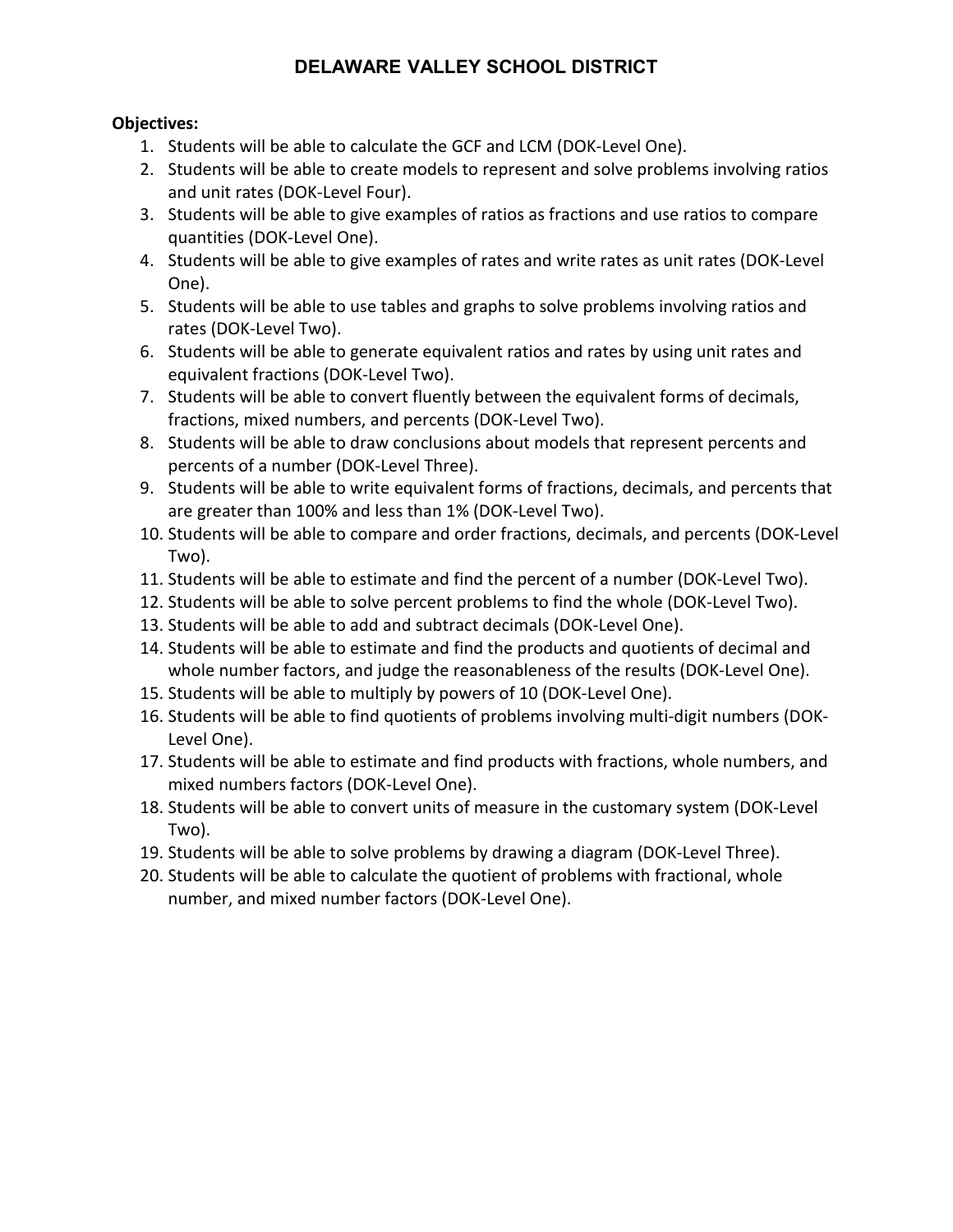# **Curriculum Plan**

# **UNIT 2:**

#### **Big Idea # 1:**

● Apply and extend previous understandings of numbers to the system of rational numbers.

#### **Big Idea #2:**

● Apply and extend previous understandings of arithmetic to algebraic expressions and reason about solving one step equations.

**Big Idea #3:**

● Reason about and solve one-step equations and inequalities.

**Standard(s):** Numbers and Operations; Algebraic Concepts

### **Standards Addressed:**

[http://static.pdesas.org/content/documents/PA%20Core%20Standards%20Mathematics%20Pr](http://static.pdesas.org/content/documents/PA%20Core%20Standards%20Mathematics%20PreK-12%20March%202014.pdf) [eK-12%20March%202014.pdf](http://static.pdesas.org/content/documents/PA%20Core%20Standards%20Mathematics%20PreK-12%20March%202014.pdf)

PACS Math: CC.2.1.6.E, CC.2.2.6.B

# **Overview: Operations with Rational Numbers, Expressions, and Equations Goals:**

Students will be able to calculate fluently with integers and extend their understanding of integers to real world problems.

Students will be able to plot points on vertical and horizontal number lines and extend this knowledge to the Cartesian coordinate plane.

Students will be able to write algebraic expressions to model real world situations and simplify these expressions. Students will be able to write and solve one-step equations modeling real world situations.

- 1. Students will be able to use a number line to explore the absolute value of an integer (DOK-Level One).
- 2. Students will be able to find the absolute value of an integer (DOK-Level One).
- 3. Students will be able to compare and order integers (DOK-Level Two).
- 4. Students will be able to solve problems by using the work backward strategy (DOK-Level Three).
- 5. Students will be able to use number lines with rational numbers (DOK-Level Two).
- 6. Students will be able to convert positive and negative fractions to decimals (DOK-Level One).
- 7. Students will be able to compare and order rational numbers (DOK-Level Two).
- 8. Students will be able to graph ordered pairs on the coordinate plane (DOK-Level Two).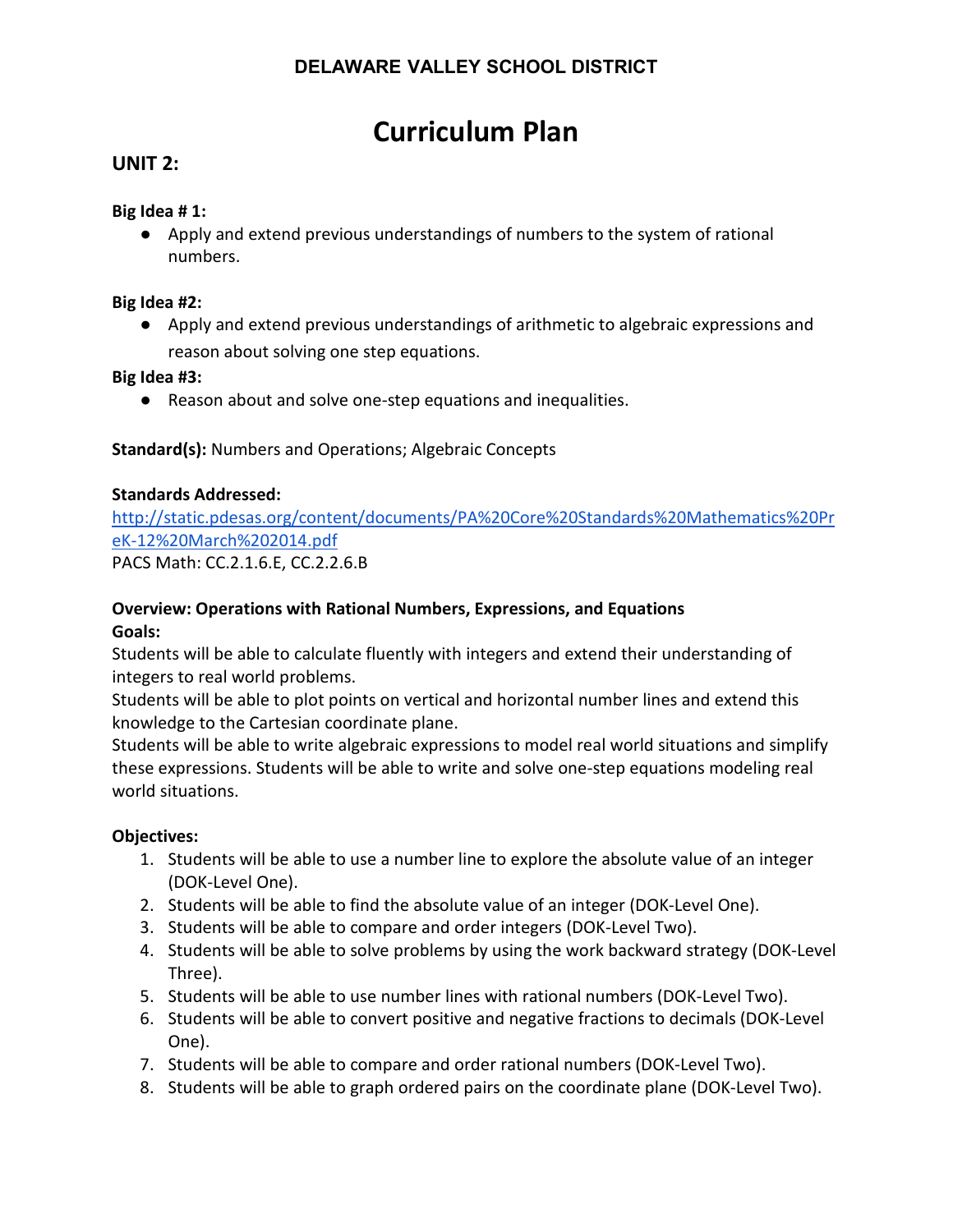- 9. Students will be able to find the distance between two points on the coordinate plane (DOK-Level Two).
- 10. Students will be able to explore and identify parts of an expression (DOK-Level One).
- 11. Students will be able to represent numbers using exponents (DOK-Level Two).
- 12. Students will be able to find the value of expressions using order of operations (DOK-Level Two).
- 13. Students will be able to evaluate algebraic expressions (DOK-Level One).
- 14. Students will be able to write verbal phrases as simple algebraic expressions (DOK-Level Two).
- 15. Students will be able to use properties to simplify and generate equivalent expressions (DOK-Level Two).
- 16. Students will be able to use the Distributive Property to compute multiplication problems mentally and to write algebraic expressions (DOK-Level Three.
- 17. Students will be able to use the Distributive Property (DOK-Level Two).
- 18. Students will be able to use properties to simplify expressions (DOK-Level Two).
- 19. Students will be able to solve equations by using mental math and the guess, check, and revise strategy (DOK-Level Three).
- 20. Students will be able to solve and write addition and subtraction equations (DOK-Level Three).
- 21. Students will be able to solve and write multiplication and division equations (DOK-Level Three).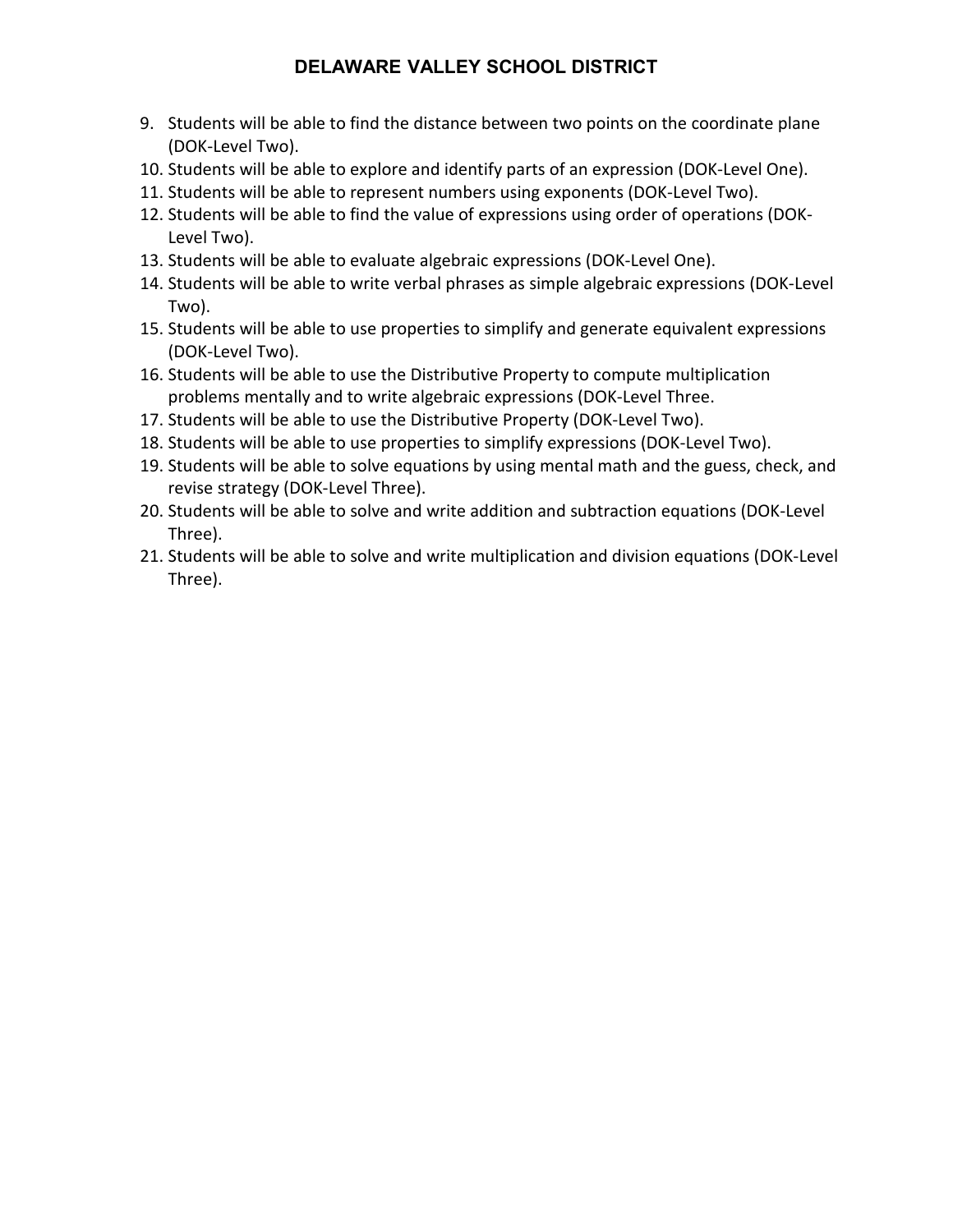# **Curriculum Plan**

# **UNIT 3:**

#### **Big Idea # 1:**

● Apply and extend previous understandings of arithmetic to algebraic expressions and reason about and solve one-step functions and inequalities.

### **Big Idea #2:**

● Represent and analyze quantitative relationships between independent and dependent variables.

#### **Big Idea #3:**

• Solve real world and mathematical problems involving two-dimensional area and threedimensional volume of surface area of prisms.

**Standard(s):** Numbers and Operations; Algebraic Concepts; Geometry

### **Standards Addressed:**

[http://static.pdesas.org/content/documents/PA%20Core%20Standards%20Mathematics%20Pr](http://static.pdesas.org/content/documents/PA%20Core%20Standards%20Mathematics%20PreK-12%20March%202014.pdf) [eK-12%20March%202014.pdf](http://static.pdesas.org/content/documents/PA%20Core%20Standards%20Mathematics%20PreK-12%20March%202014.pdf) PACS Math: CC.2.1.6.E, CC.2.2.6.B, CC.2.3.6.A

## **Overview: Functions, Inequalities, Two-Dimensional, and Three-Dimensional Figures Goals:**

Students will explore the relationships between dependent and independent variables looking at tables, graphs, and equations.

Students will use function rules to create input and output tables.

Students will write, solve, and graph inequalities related to real world situations.

Students will calculate the area of polygons and compound figures.

Students will expand this knowledge to calculate the surface area of prisms and use nets. Students will calculate volume of triangular and rectangular prisms.

- 1. Students will be able to complete function tables for given function rules (DOK-Level Two).
- 2. Students will be able to extend and describe sequences using algebraic expressions (DOK-Level Three).
- 3. Students will be able to construct and analyze different verbal, tabular, graphical, and algebraic representations of functions (DOK-Level Four).
- 4. Students will be able to solve problems by making a table (DOK-Level Three).
- 5. Students will be able to write, solve, and graph inequalities (DOK-Level Two).
- 6. Students will be able to model and solve one-step inequalities (DOK-Level Two).
- 7. Students will be able to calculate the area of parallelograms (DOK-Level One).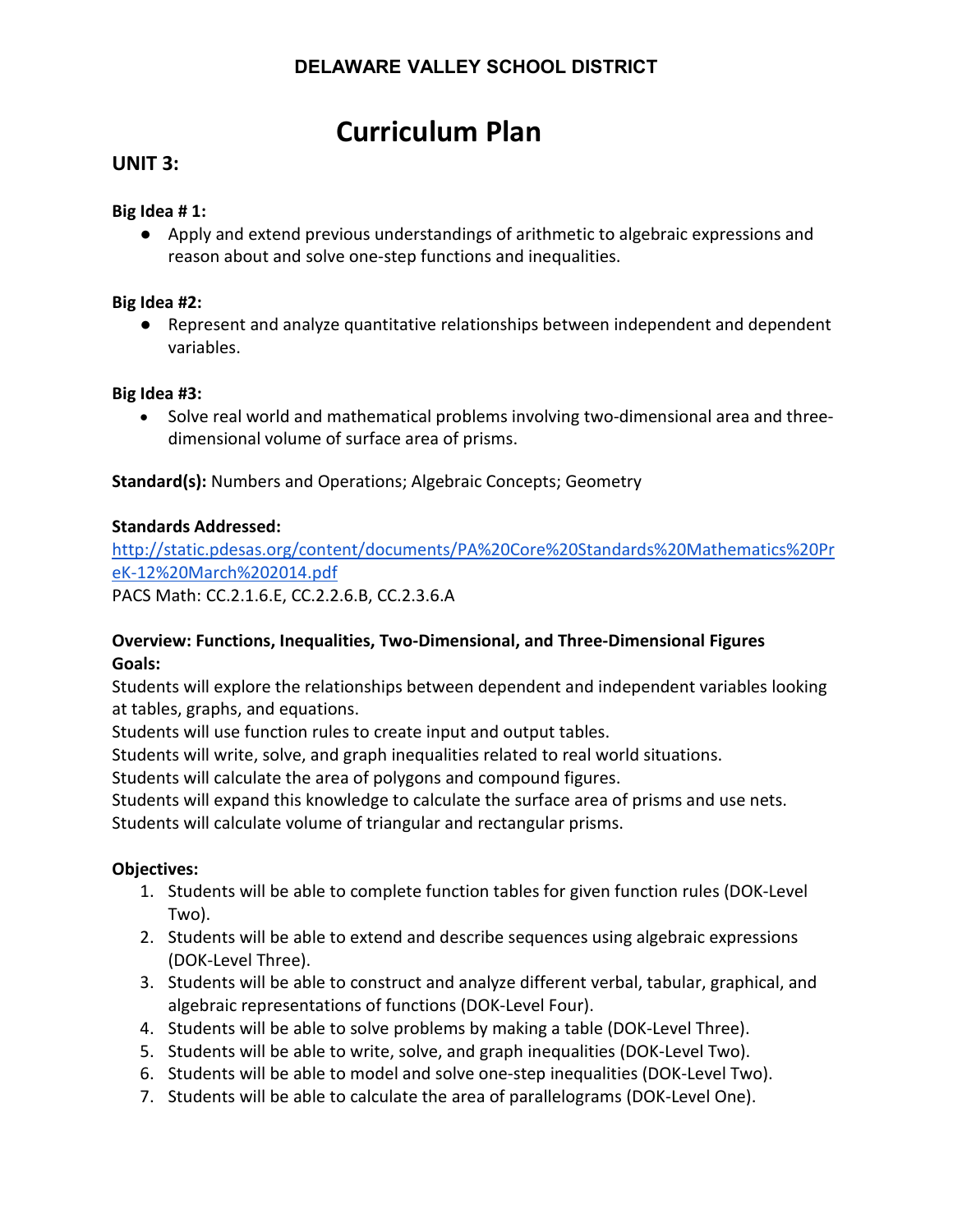- 8. Students will be able to find the areas and missing dimensions of triangles (DOK-Level Two).
- 9. Students will be able to calculate the area of trapezoids (DOK-Level One).
- 10. Students will be able to solve problems by drawing a diagram (DOK-Level Three).
- 11. Students will be able to determine how changes in dimensions affect perimeter and area (DOK-Level Four).
- 12. Students will be able to draw polygons in the coordinate plane and use coordinates to find length (DOK-Level Three).
- 13. Students will be able to estimate the area of an irregular figure (DOK-Level Three).
- 14. Students will be able to find the areas of composite figures (DOK-Level Three).
- 15. Students will be able to calculate the volume of rectangular and triangular prisms (DOK-Level One).
- 16. Students will be able to find the surface area of rectangular and triangular prisms using models and nets (DOK-Level Four).
- 17. Students will be able to use nets to find the surface area of a square pyramid (DOK-Level Two).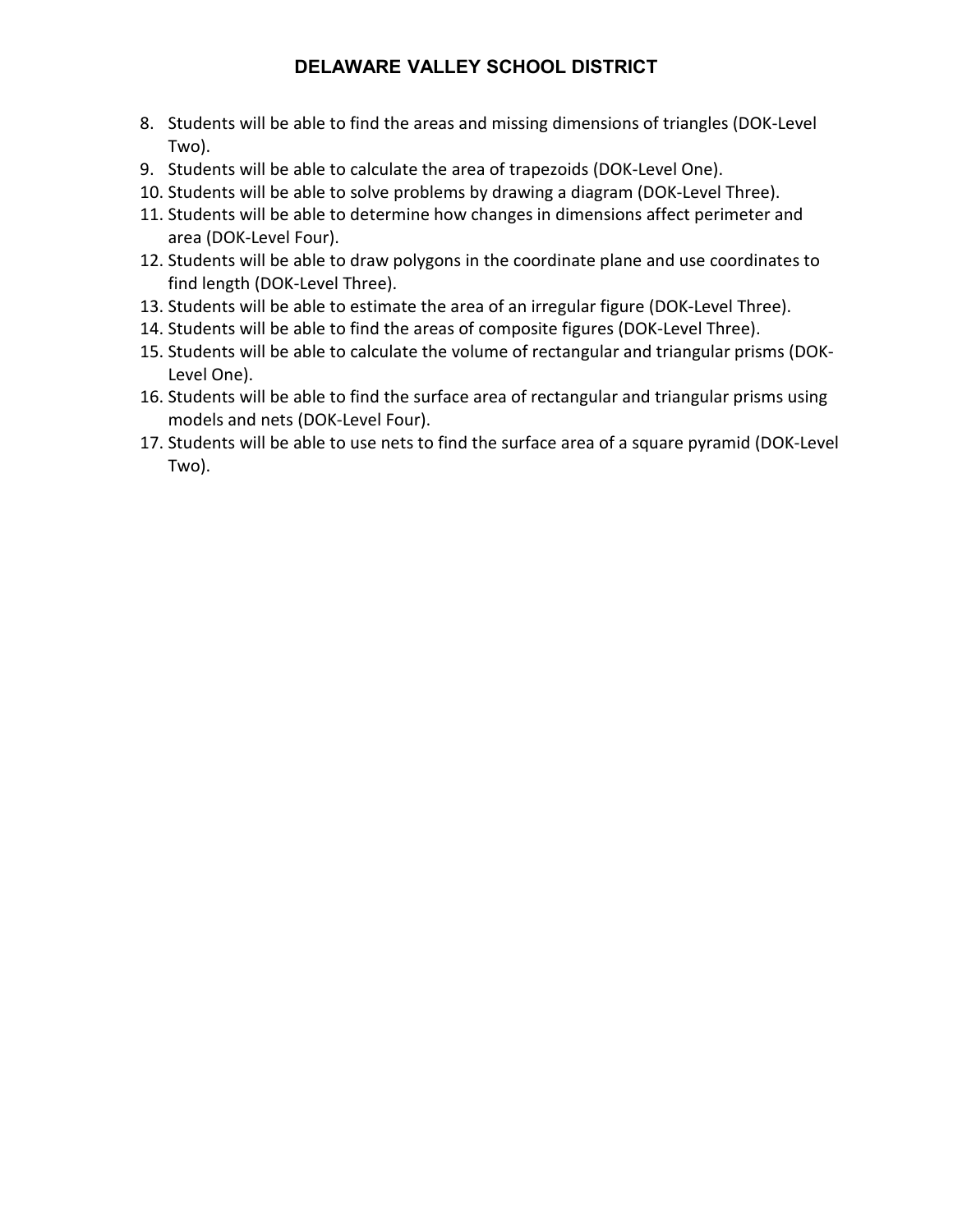# **Curriculum Plan**

## **UNIT 4:**

**Big Idea #1:**

● Develop understanding of statistical variability.

### **Big Idea # 2:**

● Summarize and describe distributions.

### **Big Idea # 3:**

● Solve real world and mathematical problems involving two-dimensional area and three-dimensional volume of surface area of non-polygonal objects.

#### **Big Idea # 4:**

● Apply and extend previous understandings of arithmetic to algebraic expressions and reason about and solve multi-step functions and inequalities.

**Standard(s):** Measurement, Data, and Probability

### **Standards Addressed:**

[http://static.pdesas.org/content/documents/PA%20Core%20Standards%20Mathematics%20Pr](http://static.pdesas.org/content/documents/PA%20Core%20Standards%20Mathematics%20PreK-12%20March%202014.pdf) [eK-12%20March%202014.pdf](http://static.pdesas.org/content/documents/PA%20Core%20Standards%20Mathematics%20PreK-12%20March%202014.pdf)

PACS Math: CC.2.4.6.B

## **Overview: Statistical Measures, Statistical Displays, Two-Step Equations, Probability, Geometric Concepts**

#### **Goals:**

Students will be able to display numerical data sets in contexts and calculate measure of center and variation.

Students will be able to write and solve two-step equations representing real world problems. Students will be able to calculate simple probability.

Students will be able to calculate the area and circumference of circles.

- 1. Students will be able to identify a statistical question (DOK-Level One).
- 2. Students will be able to calculate the mean (DOK-Level One).
- 3. Students will be able to find the median and mode of a set of data (DOK-Level One).
- 4. Students will be able to use logical reasoning to solve problems (DOK-Level Three).
- 5. Students will be able to find and interpret the measures of variation (DOK-Level Three).
- 6. Students will be able to find the mean absolute deviation for a data set (DOK-Level Two).
- 7. Students will be able to analyze a data set and choose an appropriate measure of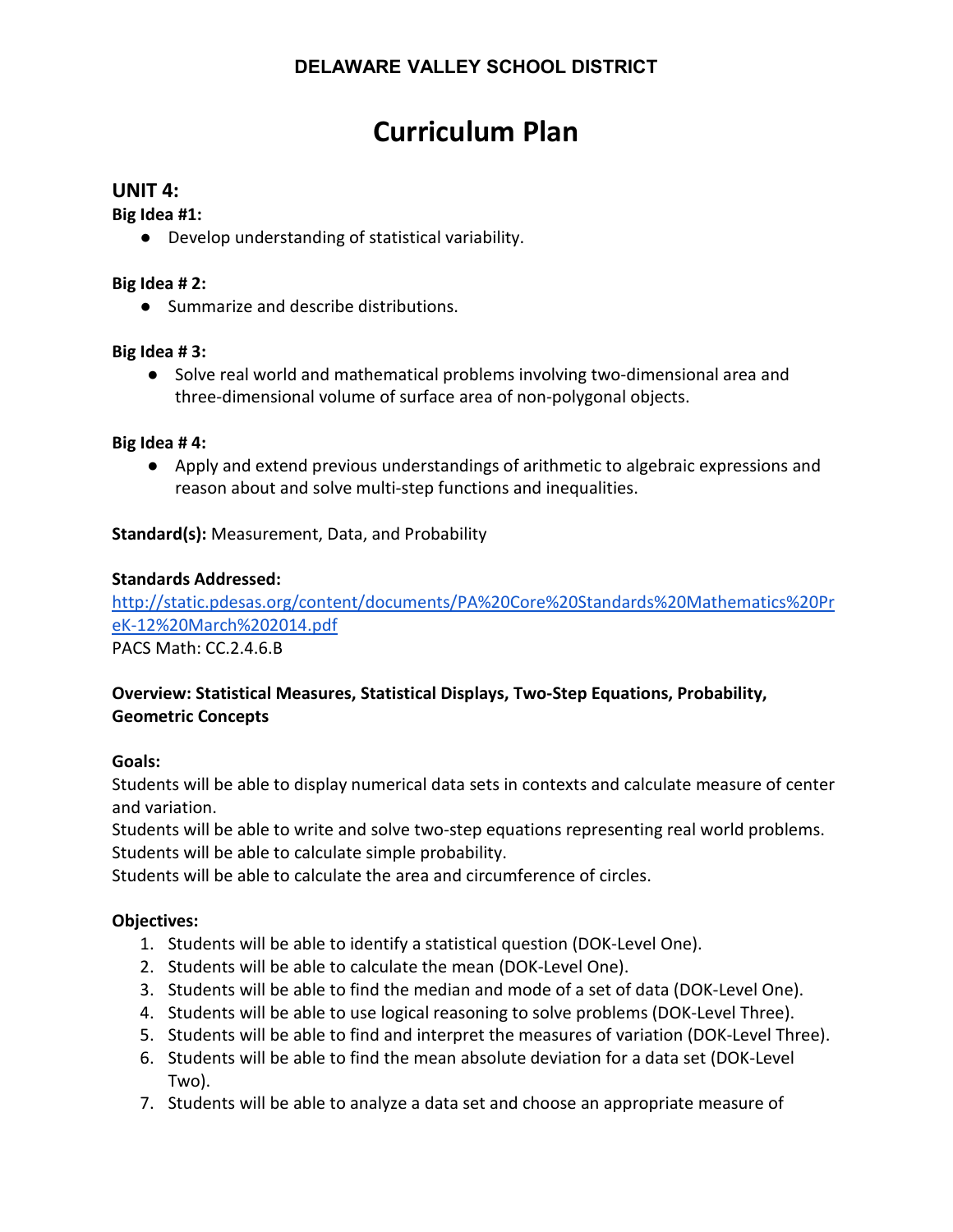central tendency (DOK-Level Four).

- 8. Students will be able to construct line plots, line graphs, histograms, and box-plots (DOK-Level Two).
- 9. Students will be able to solve problems by using a graph (DOK-Level Two).
- 10. Students will be able to describe a data distribution by its center, spread, and overall shape (DOK-Level Two).
- 11. Students will be able to display data (DOK-Level Two).
- 12. Students will be able to select an appropriate display for a set of data (DOK-Level Two).
- 13. Students will be able to use an appropriate unit and tool to measure an object (DOK-Level Three).
- 14. Students will be able to calculate the area and circumference of circles, using the given formulas (DOK-Level Two).
- 15. Students will be able to calculate the probability of simple events (DOK-Level One).
- 16. Students will be able to solve two-step equations, including the distributive property and the use of integers (DOK-Level Two).

# **Core Activities and Corresponding Instructional Methods:**

- 1. Expose students' prior knowledge of the real number system, including operations with and properties of real numbers, in addition to other middle school mathematics and pre-algebra skills (simplifying and/or evaluating arithmetic and algebraic expressions).
	- a. Diagnostic assessment, questioning
	- b. Cooperative learning groups
	- c. Direct instruction as needed using Smart Technology and online textbook and resources, manipulative (such as Algebra Tiles), Venn Diagrams
	- d. Guided Practice
- 2. Build math language and vocabulary
	- a. Teacher and student will use appropriate language to identify arithmetic, algebraic, and statistical terms and processes.
	- b. Writing activities incorporating appropriate math language and vocabulary.
	- c. Use foldables to encourage vocabulary retention
- 3. Develop students' skills in organizing, displaying and interpreting data displays.
	- a. Direct instruction using Smart Technology and online Textbook and resources
	- b. Guided Practice
	- c. Cooperative learning groups
- 4. Develop students' ability to solve problems by applying arithmetic and algebraic processes
	- a. Guided Practice
	- b. Cooperative learning groups
- 5. Develop students' ability to use mathematical practices to solve real world problems.
	- c. Cooperative Learning
	- d. 21<sup>st</sup> Century Careers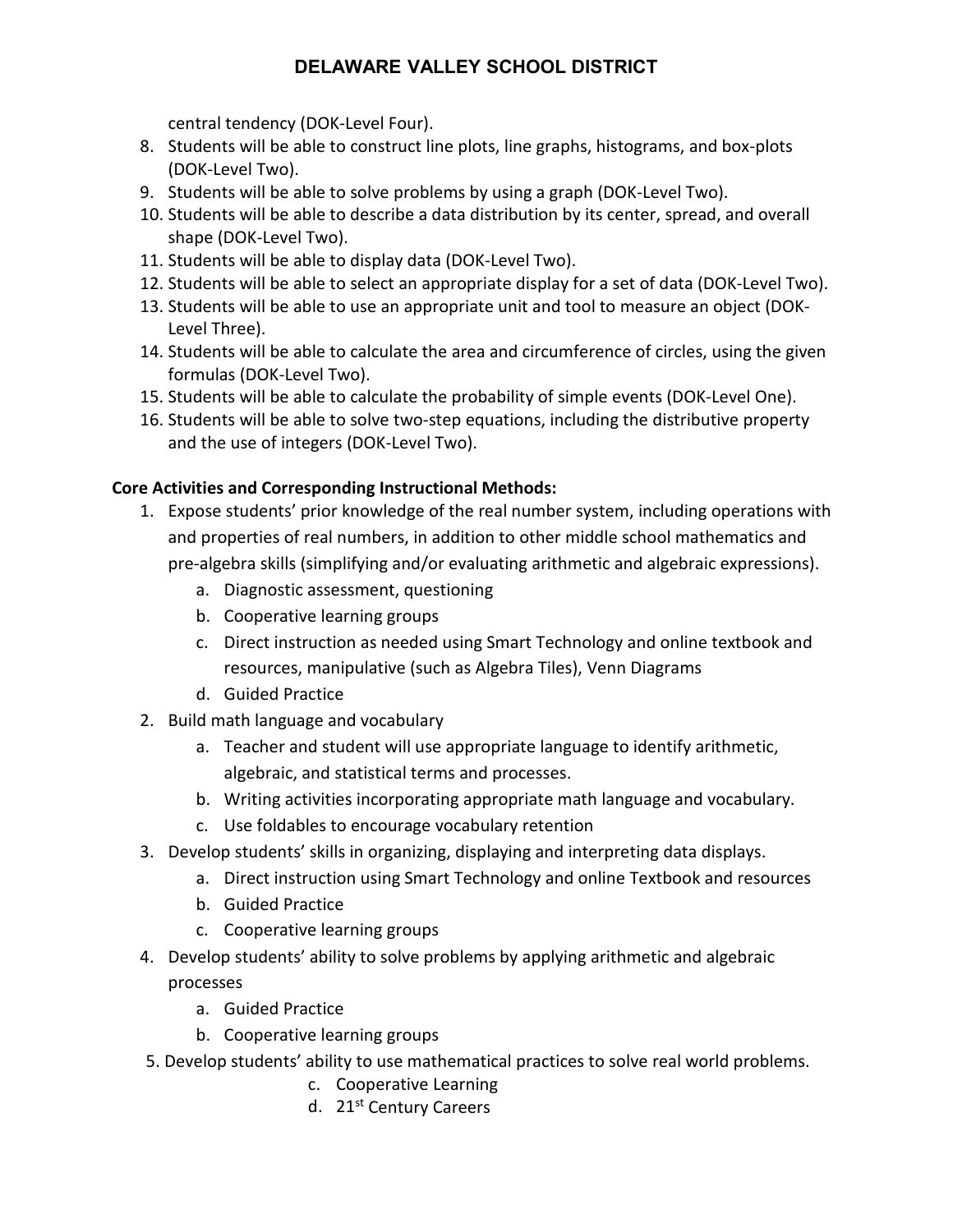#### **Assessments:**

**Diagnostic:** Glencoe Math Course 1 Teacher prepared pre-test/diagnostic test Teach questioning and observation CDT

#### **Formative:**

Teacher observations, questions, discussions Homework Teacher prepared assessments (quizzes and chapter tests)

#### **Summative:**

Teacher prepared chapter tests and common Unit assessment

#### **Extensions:**

Inquiry Labs

Projects

Enrichment Worksheets (Textbook Supplement and Kuta Software) Enrichment Topics from grade 7

#### **Correctives:**

Re-teaching and practice worksheet available with textbook Practice worksheets generated through Kuta Software

#### **Materials and Resources:**

Glencoe Math Course 1 Supplemental Prentice Hall Math Course 1 Material Textbook Online Resources Teacher Generated Worksheets (Kuta Software) Study Island Foldables CDT